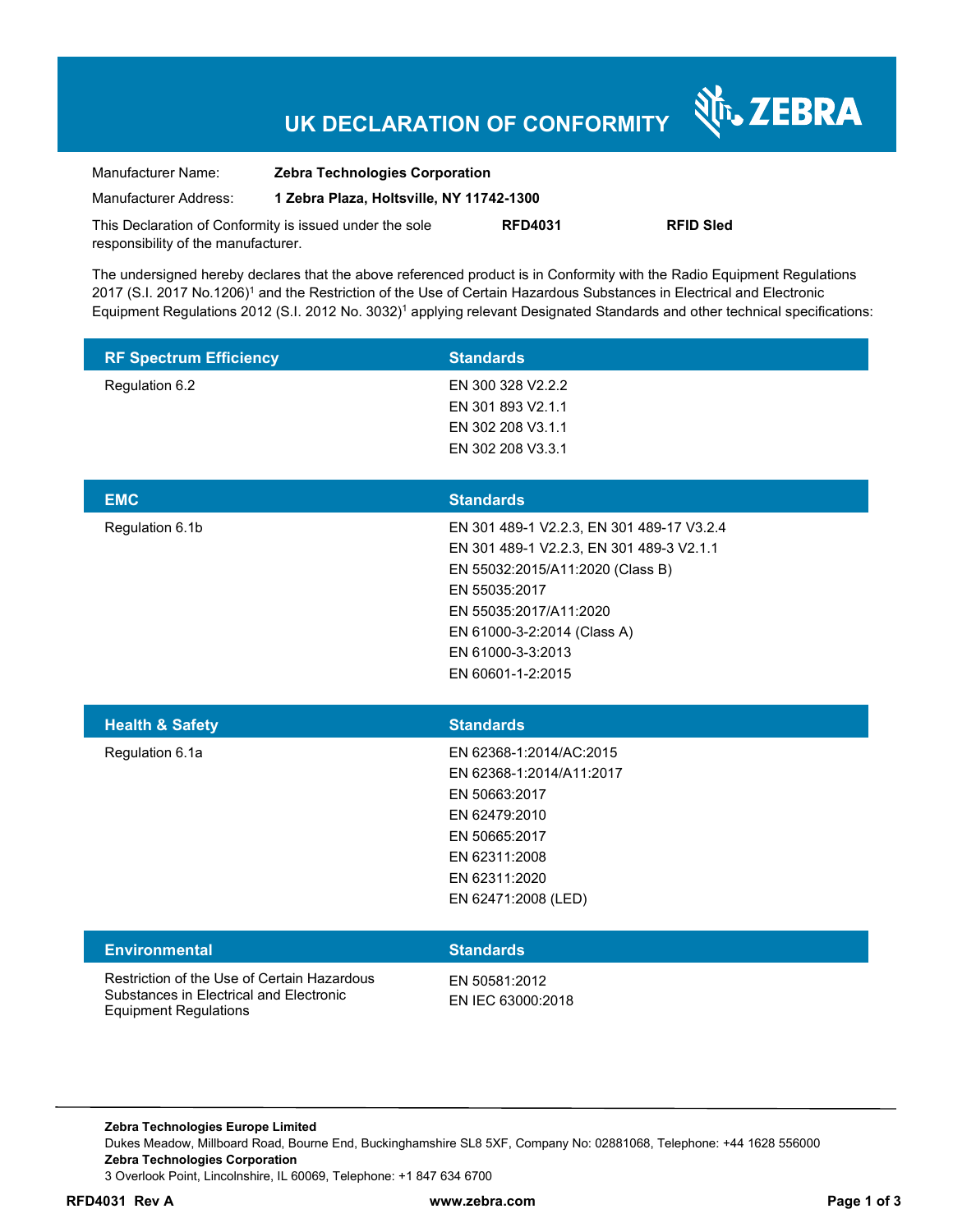## **UK DECLARATION OF CONFORMITY**



With regard to the Radio Equipment Regulations 2017 (S.I. 2017 No.1206)<sup>1</sup>, the conformity assessment procedure referred to in regulation 41(4)(a) and detailed in Schedule 2 has been followed.

 $^{\rm 1}$  As amended by applicable EU withdrawal legislation implemented at the time of issuing this declaration

**Signed on behalf of Zebra Technologies Corporation** 

*(Signature of authorized person)* Marco Belli Rev: A Sr. Manager, Regulatory Date: 10 November 2021 Place: Bourne End, UK